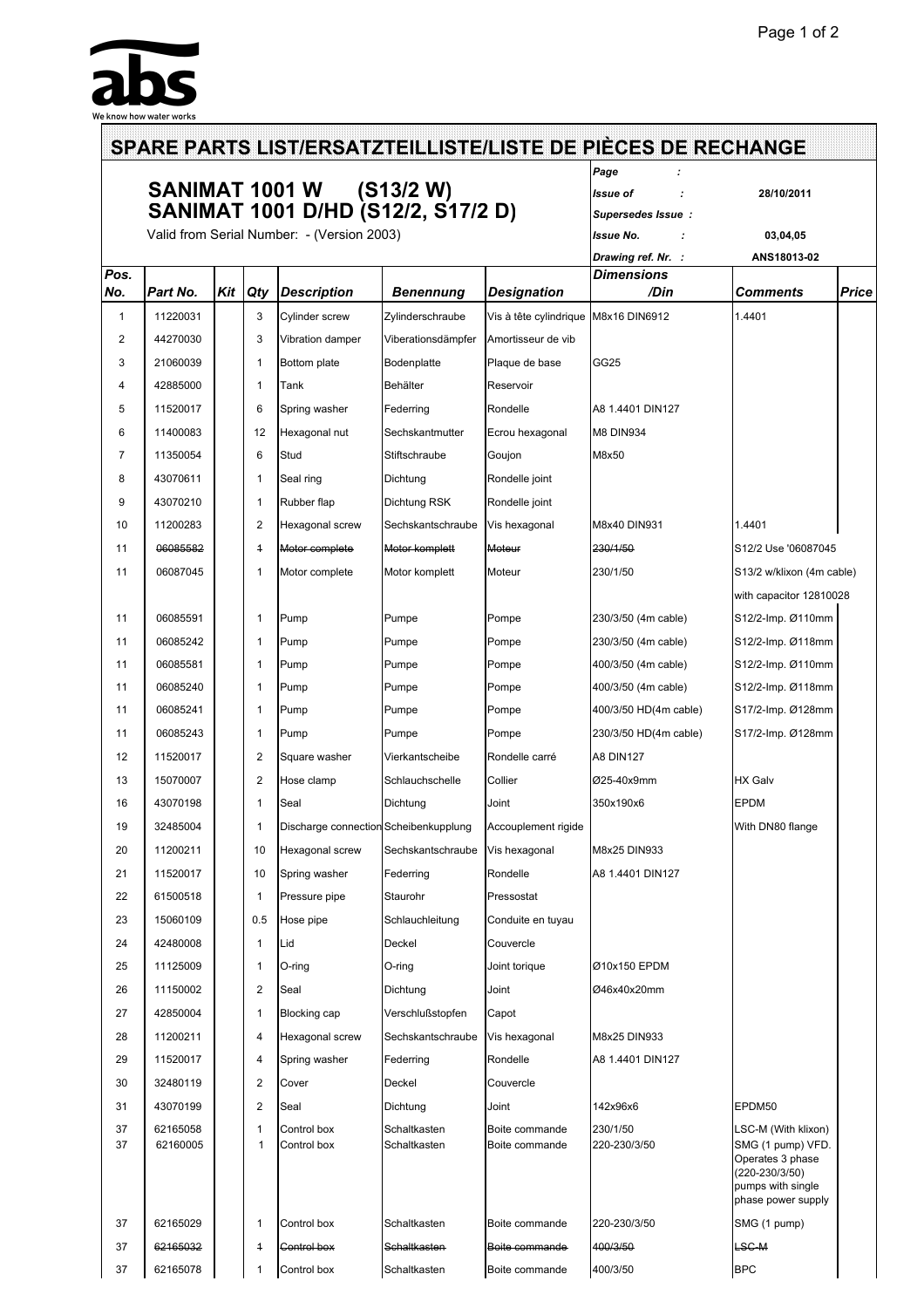

|             |          |                | SANIMAT 1001 W (S13/2 W)<br>SANIMAT 1001 D/HD (S12/2, S17/2 D) | Page<br>Issue of<br>28/10/2011<br>÷<br>Supersedes Issue: |                                   |                           |                       |              |
|-------------|----------|----------------|----------------------------------------------------------------|----------------------------------------------------------|-----------------------------------|---------------------------|-----------------------|--------------|
|             |          |                | Valid from Serial Number: - (Version 2003)                     |                                                          | <b>Issue No.</b><br>03,04,05<br>÷ |                           |                       |              |
|             |          |                |                                                                |                                                          |                                   | Drawing ref. Nr. :        | ANS18013-02           |              |
| Pos.<br>No. | Part No. | Kit   Qty      | <b>Description</b>                                             | <b>Benennung</b>                                         | <b>Designation</b>                | <b>Dimensions</b><br>/Din | <b>Comments</b>       | <b>Price</b> |
| 38          | 15060002 | 3.3            | Hose pipe                                                      | Schlauchleitung                                          | Conduite en tuyau                 | ID5x1.5mm                 | <b>PVC Clear</b>      |              |
| 39          |          |                |                                                                |                                                          |                                   |                           |                       |              |
|             | 15020077 | $\mathbf{1}$   | Pipe Adaptor                                                   | Doppelnippel                                             | Adaptateur                        | R1/4" 12mm SPIGOT         | Plastic               |              |
| 40          | 11570005 | 1              | Hose clamp                                                     | Schlauchschelle                                          | Collier                           | 13-15 GALV                |                       |              |
| 41          | 15060129 | $\mathbf{1}$   | Hose pipe                                                      | Schlauchleitung                                          | Conduite en tuyau                 | ID12mm                    | <b>PVC REINFORCED</b> |              |
| 42          | 15020077 | $\mathbf{1}$   | Pipe Adaptor                                                   | Doppelnippel                                             | Adaptateur                        | R1/4" 12mm SPIGOT         | Plastic               |              |
| 43          | 11570005 | $\mathbf{1}$   | Hose clamp                                                     | Schlauchschelle                                          | Collier                           | 13-15 GALV                |                       |              |
| 44          | 11120234 | $\overline{2}$ | O-ring                                                         | O-ring                                                   | Joint torique                     | Ø7.6x4 DIN3771            | NBR70                 |              |
| 45          | 14060100 | $\overline{4}$ | Hex bolt                                                       | Sechskantschraube                                        | Vis hexagonal                     | M16x60                    |                       |              |
| 46          | 11470008 | 8              | Washer                                                         | Scheibe                                                  | Rondelle                          | <b>B17</b>                |                       |              |
| 47          | 15070038 | $\overline{2}$ | Hose clamp                                                     | Schlauchschelle                                          | Collier                           | Ø125-135x25mm             |                       |              |
| 48          | 15060116 | $\mathbf{1}$   | Hose pipe                                                      | Schlauchleitung                                          | Conduite en tuyau                 | Ø110x8x120mm              | Flexible              |              |
| 49          | 41400593 | $\mathbf{1}$   | Flange                                                         | Flansch                                                  | <b>Bride</b>                      | <b>DN80</b>               | Plastic               |              |
| 50          | 11120322 | $\mathbf{1}$   | O-ring                                                         | O-ring                                                   | Joint torique                     | Ø90x10 DIN3771            | NBR70                 |              |
|             |          |                |                                                                |                                                          |                                   |                           |                       |              |
|             |          |                |                                                                |                                                          |                                   |                           |                       |              |